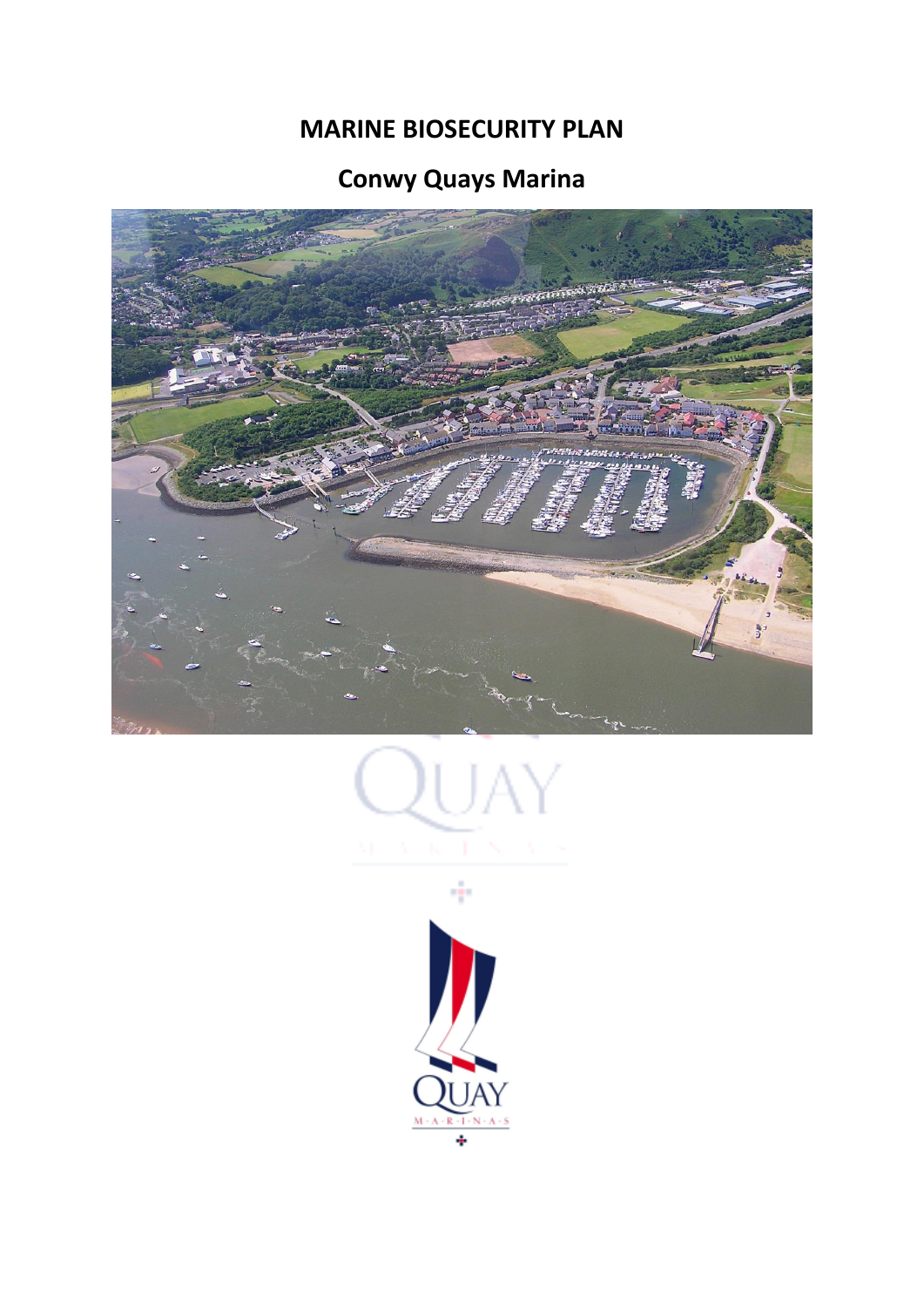#### **Site Name**: Conwy Quays Marina – Part of the Quay Marinas Limited Group

#### **Site Location**: Conwy, LL32 8EP, 01492 593000

### **ABOUT INVASIVE SPECIES**

#### **What are Non-Native and Invasive Non-Native Species?**

Non-Native Species are those species outside their normal or native range. Some of these have been moved around the world accidentally for example on boat hulls or in ballast water or via the transport of goods and materials. Some species have been intentionally released for food or sport, for example rabbits or for horticulture e.g. garden plants such rhododendron. Some species may have been introduced many times before they have become established in the UK.

When a species is established and then thrives aggressively becoming a problem to the local ecology and economy, it is termed 'Invasive'.

#### **Why should we worry about them?**

Invasive Non-Native Species can often grow at tremendous rates, out competing native species for food, space and light. They can smother native species and lead to a mono culture which can destroy entire ecosystems. They can also clog or damage important infrastructure such as roads and buildings on land or water intakes, fish cages, propellers and lock gates in the marine environment. INNS are thought to be one of the greatest threats to biodiversity and Defra have estimated that they cost the UK economy at least £2 billion per year.

### **What is Biosecurity?**

Biosecurity is a way of managing and lowering the risk associated with non-native species. There are almost always sensible steps we can take to reduce the risk of moving species from one place to another and to reduce the likelihood of the species becoming established and therefore invasive. The GB Invasive Non-Native Species Framework Strategy has a three-tier approach:

- Prevention most effective and least environmentally damaging
- Rapid Response early detection and surveillance, potential eradication

• Control & Containment – where the INNS is widespread and eradication is not feasible, control of the population and mitigation against negative impacts

Given the high costs for the mitigation, control and eradication of INNS once they are established prevention is the obvious first choice and biosecurity planning is an excellent way to achieve this.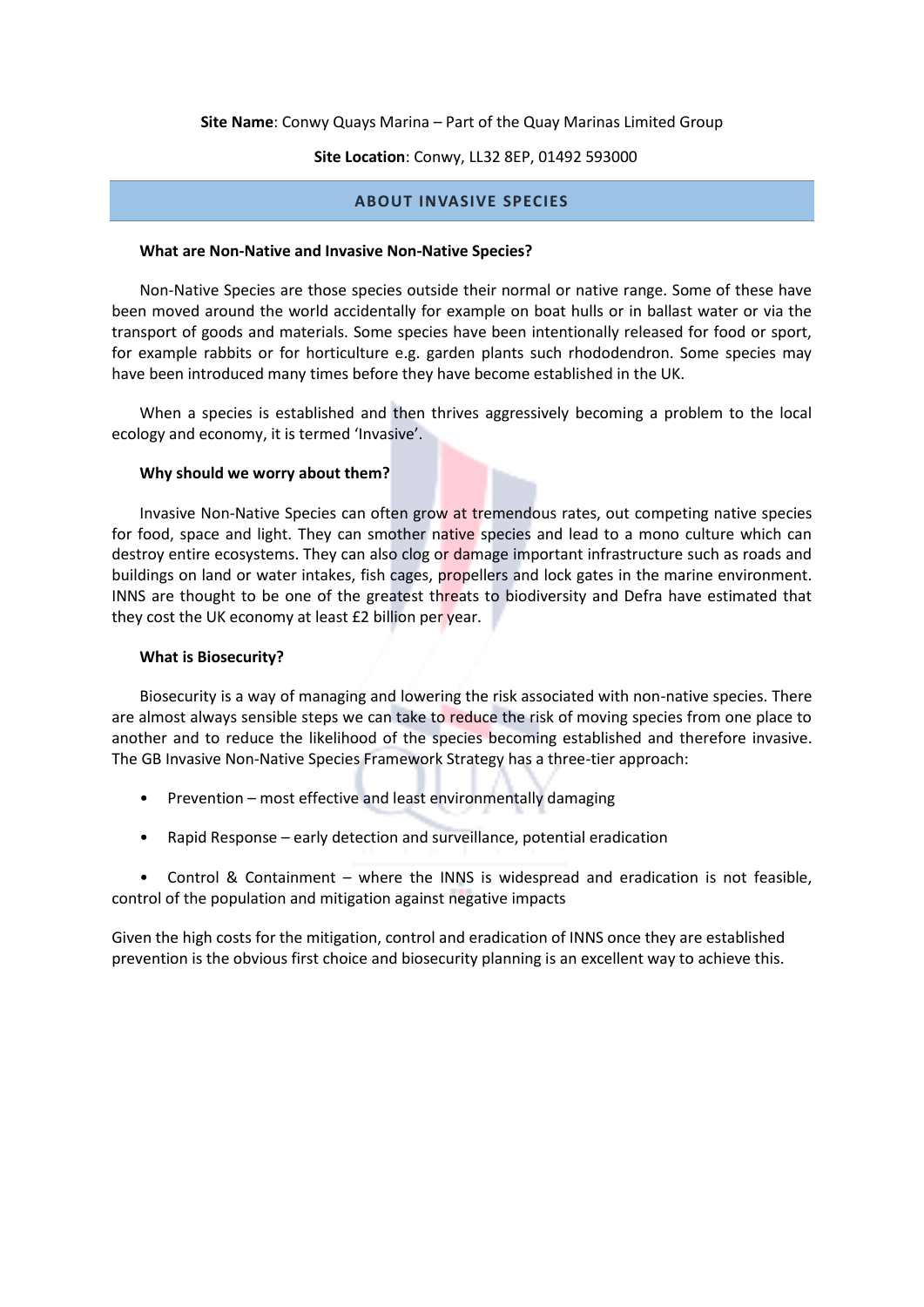## **POLICY AND LEGISLATION**

A detailed description of the various international, EU and UK policies and legislation relevant to NNS is given in the Marine Biosecurity Guidelines for England and Wales<sup>1</sup> and in the legislation section of the GB NNSS website<sup>2</sup>. The most significant of these are:

- The 2004 International Convention for the Control and Management of Ships' Ballast Water and Sediment (enters force in September 2017),
- The European Strategy for Invasive Alien Species,
- The European Water Framework Directive (WFD),
- The European Marine Strategy Framework Directive (MSFD),
- The EU Invasive Alien Species regulation **(**2015) and,
- The Wildlife and Countryside Act 1981.

## **BIOSECURITY PLANNING AND MARINE LEISURE SECTOR**

Although biosecurity planning is a voluntary measure now it is recommended as best practice by Natural England, Natural Resources Wales, DAERA in N Ireland and Scottish Natural Heritage. Major port groups as well as harbour authorities and others marine users are developing biosecurity plans relevant to their operations and it is appropriate for the marine leisure sector to do the same. A biosecurity plan should not be cumbersome or onerous; it should focus on awareness raising, monitoring and practical actions which will protect the organisation and site from the threats associated with INNS.

## **REPORTING AND FURTHER INFORMATION**

- Record known species [www.brc.ac.uk/irecord/enter-non-native-records](http://www.brc.ac.uk/irecord/enter-non-native-records)
- Report high alert species [alertnonnative@ceh.ac.uk](mailto:alertnonnative@ceh.ac.uk)
- Check Clean Dry campaign[: www.nonnativespecies.org/checkcleandry/index.cfm](http://www.nonnativespecies.org/checkcleandry/index.cfm)
- The Green Blue : [www.thegreenblue.org.uk](http://www.thegreenblue.org.uk/)

**.** 

• Impact of marine INNS : <http://publications.naturalengland.org.uk/publication/5091100843311104>

<sup>1</sup> Cook, E.J., Macleod, A. Payne, R.D., and Brown, S. (2014) edited by NE and NRW (2015). *Marine Biosecurity Planning – Guidance for producing site and operation-based plans for preventing the introduction and spread of non-native species in England and Wales* - [www.nonnativespecies.org/downloadDocument.cfm?id=1401](http://www.nonnativespecies.org/downloadDocument.cfm?id=1401) [www.nonnativespecies.org/home/index.cfm](http://www.nonnativespecies.org/home/index.cfm)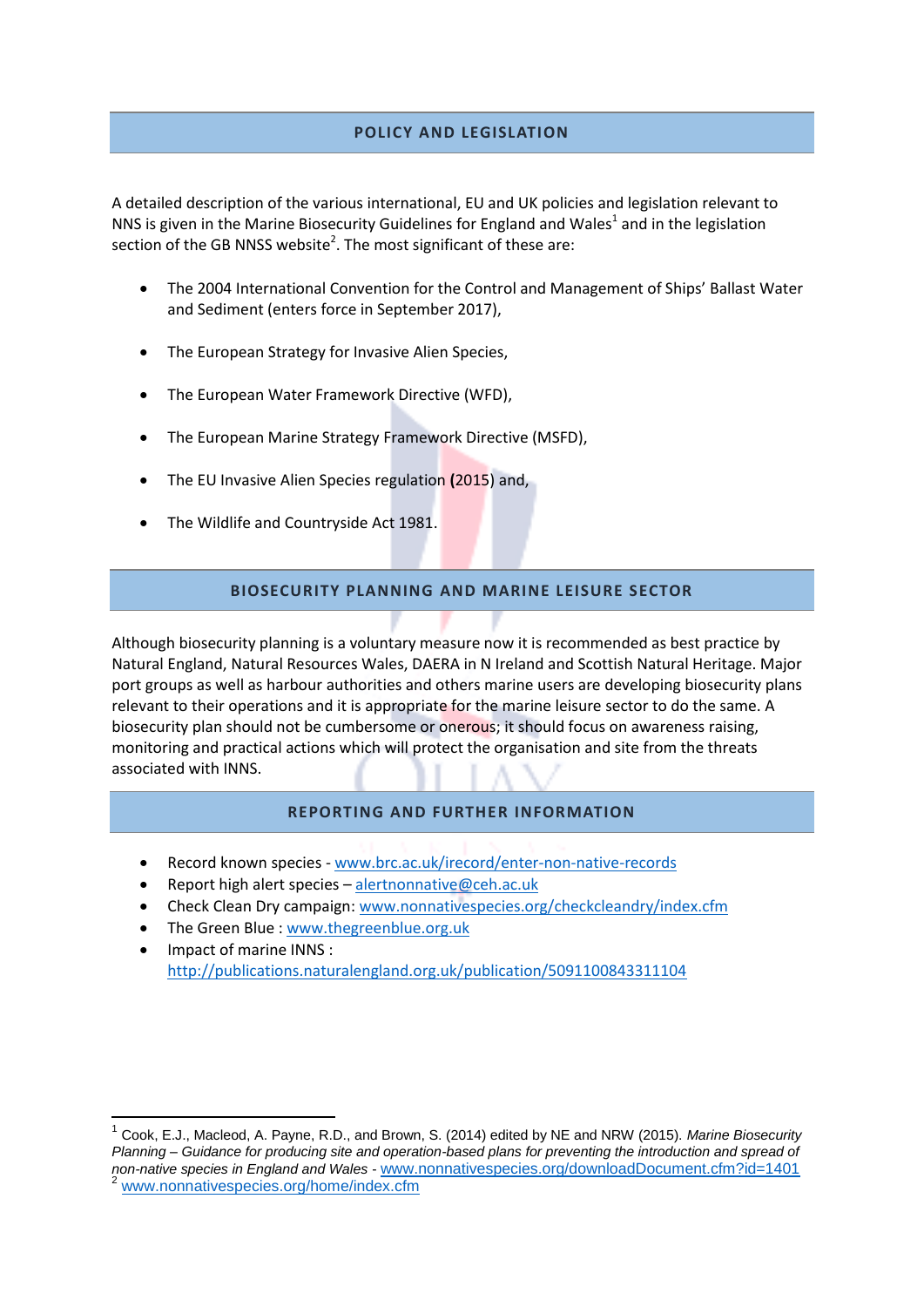#### **Introduction**

#### **Site Name: Conwy Quays Marina – Part of the Quay Marinas Limited Group**

#### **Brief Description of Site:**

Conwy Quays Marina is a half tide accessible 475 berth marina.

There are approximately 250 river moorings made up of swinging mooring and pontoon berths owned and maintained by Conwy County Borough Council.

Fuel, water and sewage waste pump out are available at the marinas.

Visitor berths are available and the marina can accommodate up to 20 visiting boats of varying lengths during a summer weekend totalling circa 2000 nights per annum.

Most visiting vessels are regional from the North West and North Wales with little or no international traffic.

Deganwy Quays Marina is situated on the other side of the estuary and is a 165 berth marina also operated by the Quay Marinas group and given that each sites annual berth holders are entitled to free reciprocal berthing between the marinas there is inevitably a lot of traffic between the two marinas.

Conwy marina has an onsite accredited RYA training centre (Sea wake).

An annual dredging programme is undertaken using our own cutter suction dredger 'The Little Orme'.

There is a boat hoist which can lift up to 30 tonnes. Hulls are washed on the designated concrete wash apron with a diesel operated power washer. Excess barnacle, weed and growth is gathered and disposed of in our general waste receptacles. At present, there is no wash down interceptor in place. Quay Marinas are currently considering its purchase and implementation.

rin.

The Yacht Brokerage (Network Yacht Brokers) operates at the marina on a tenancy agreement. Vessels wishing to sell are usually from the North West and North Wales catchment area and are predominantly lifted out for sale. Many surrounding beaches are heavily used for tourism and recreation.

**Plan period: March 2017 – March 2020 Biosecurity Manager/Officer: Jon Roberts**

#### **Environmental Information**

The site and approaches are designated as medium to low density recreational use areas routes by the RYA and it is designated a 'general boating area'.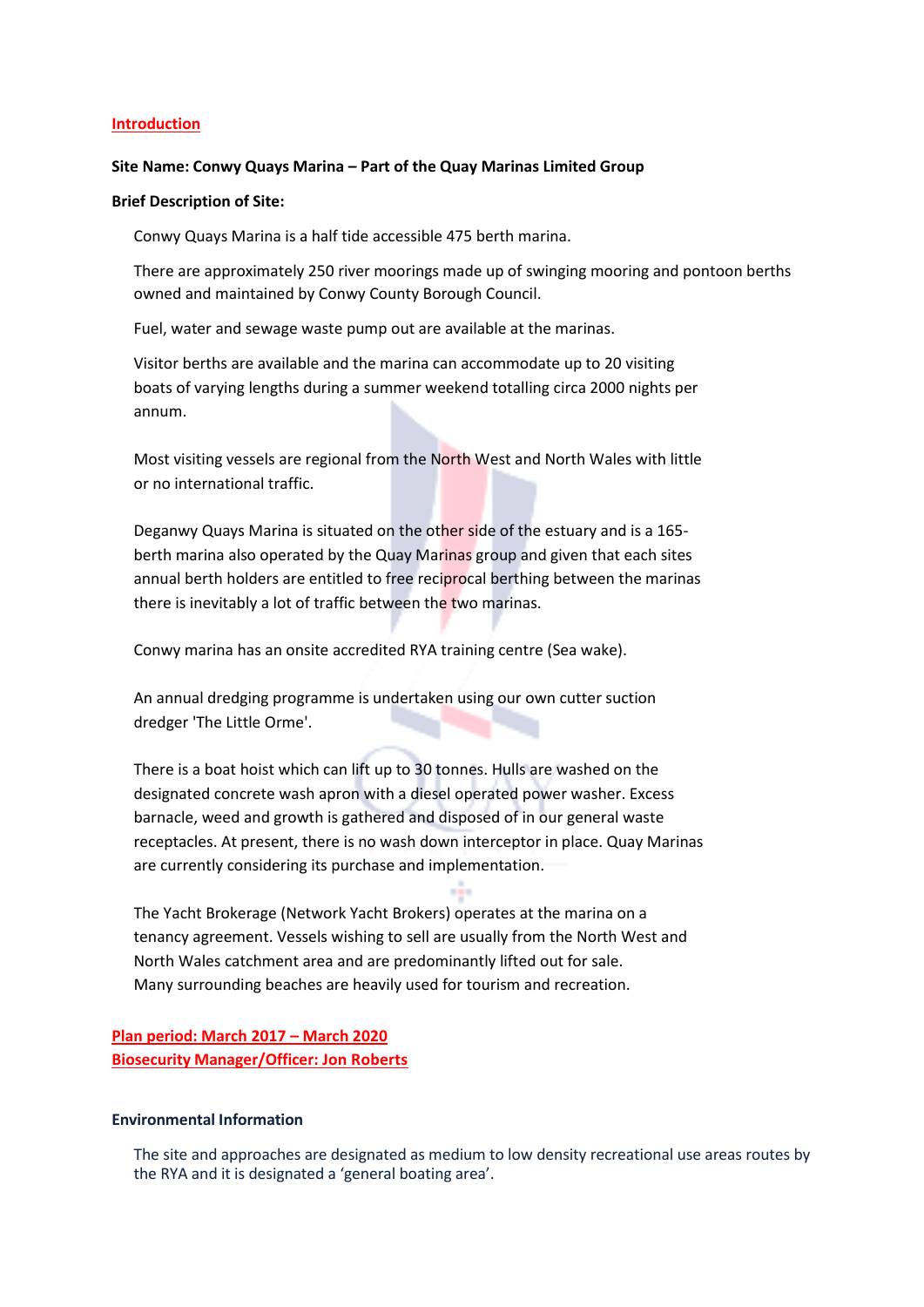Conwy Quays Marina sits within the Menai Strait and Conwy Bay marine SAC. The area is famed and protected for its sub-tidal and inter-tidal reefs, the sand and mud flats and further up river there are important salt marsh habitats.

Directly adjacent to Conwy Quays Marina are three Sites of Special Scientific Interest

- Aber Afon Conwy
- Great Orme's Head
- Traeth Lafan

Great Orme's Head is identified as an area of heritage coast and a Local Nature Reserve (Great Orme's Head and Traeth Lafan)

Gwynt Y Mor is a 160-turbine wind farm located 10 miles off the coast of Llandudno and Wales' largest wind farm which became fully operational exporting power in 2014.

The SAC management plan states that there are concerns about the possible invasion of the slipper limpet Crepidula fornicate and that several activities have the potential for accidental introductions of invasive non-native species including recreational craft entering the area from Ireland and elsewhere around the UK and through the use of live bait by recreational anglers.

In 2006 the invasive non-native slipper limpet was inadvertently introduced into commercial mussel lays within the eastern Menai Strait with mussel seed from the English Channel. Eradication operations were undertaken to remove the species and prevent its spread. Surveys to date indicate that these operations were successful but investigations suggest that individuals in the Menai Strait may have spawned before they were removed, so it may be some time before it is clear whether a population may subsequently become established in North Wales.

Deganwy Quays Marina and Conwy Quays Marina have completed The Green Blue Marine Toolkit; an online self-assessment toolkit that helps marine organisations identify and action environmental improvements.

#### **Dredging**

Conwy Quays Marina is dredged annually by our in-house cutter suction dredging plant 'The Little Orme'. We currently have in place a three-year licence issued by Natural Resources Wales (Licence Number DML 1533) which provides us with licence to remove 28000 tonnes of silt per annum.

One quarter of the marina is dredged each year allowing the entire marina to be dredged over a four-year period. We dredge to a current depth of approximately 3.20 metres. All dredged material is pumped through a closed pipe system out to a discharge point in the Estuary on an ebbing tide. Strict conditions are imposed within the licence to which we must be fully compliant and adhere to.

Although previously we have carried out a variety of sediment sampling there has never been sampling or visual inspections to establish the presence of INNS.

The dredger generally operates for 6 months of the year (November to March inclusive) and is then lifted ashore, cleaned and stored for the remaining down time.

#### **Construction**

There are no planned or imminent construction works.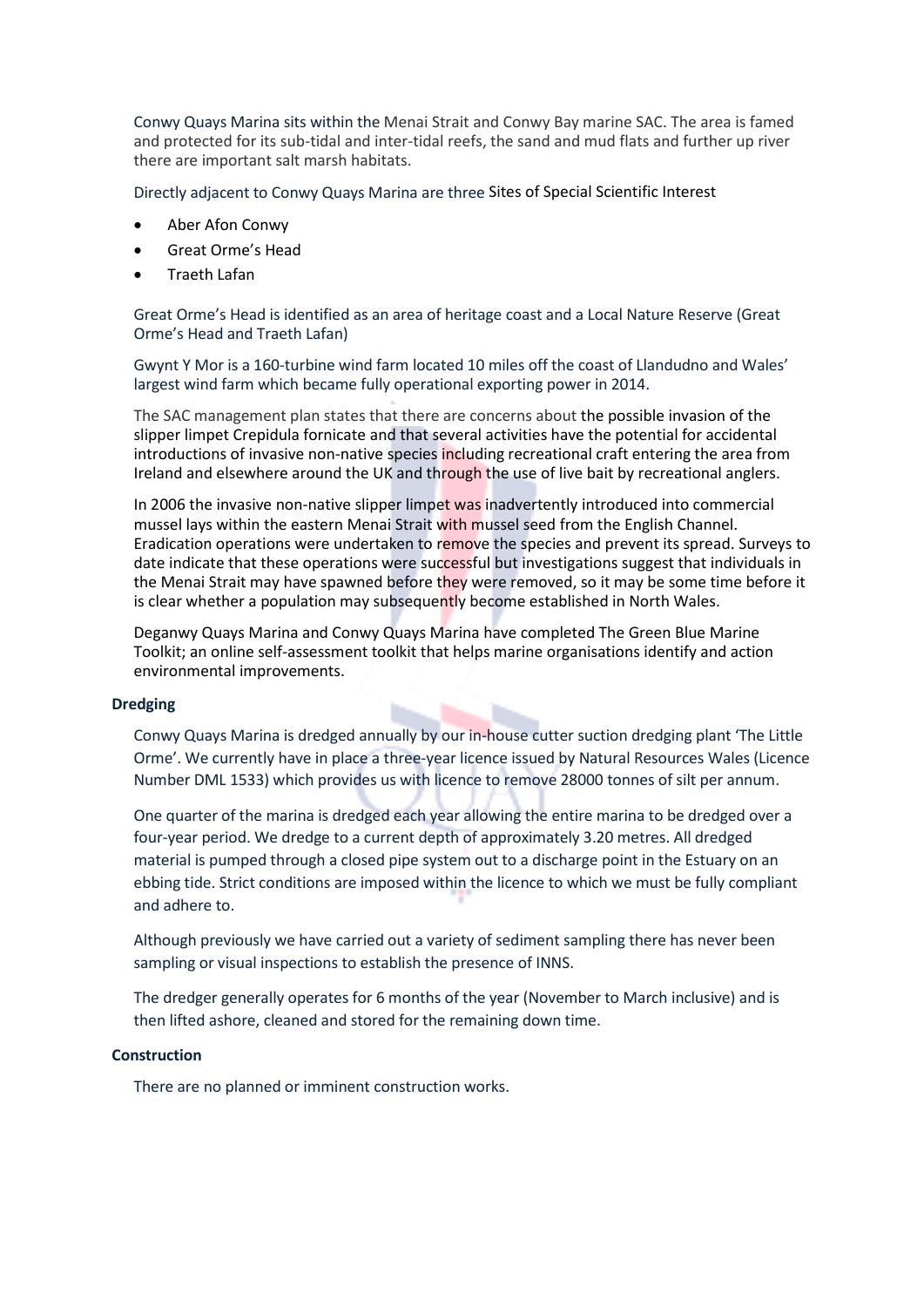#### **Salinity**

The salinities recorded at the surface on 11/06/2014 were 31.1 for both Conwy and Deganwy Quays.

On average seawater is 34.7ppt.

#### **Tidal Influences**

There is a large tidal range of circa 8 metres in the estuary with strong tidal flows of up to 6 knots on a Spring tide which move significant amounts of sediment through each tidal cycle.

The water depth in the marina is maintained by a half tide sill and has a tidal range of approximately 4 metres.

#### **Underwater structures/features**

The marina uses driven piles for securing the pontoons. The pontoon structures are generally 25 years old. The pontoons are timber on steel frames and wrapped polystyrene floats. The pontoons are fixed in position with steel pile guides. The marina is bounded by stone breakwaters. The landward boundaries are a mix of sloped banks and stone embankments.

There are several public slips locally including namely The Beacons, Conwy, Rhos-on-Sea, Eirias Slipway, Victoria Pier Slipway, Colwyn Bay, Fryars Bay, Beaumaris, Gallows Point and Menai Bridge.

#### **Non-native species known to be present**

By Christine A. Wood, Bishop Group, Marine Biological Association of the UK, 20/12/2016

| Non-native species (NNS) Rapid Assessment Survey Results |                          |          |          |  |
|----------------------------------------------------------|--------------------------|----------|----------|--|
| <b>Conwy Quays &amp; Deganwy Quays</b>                   |                          |          |          |  |
| Scientific name                                          | Common name              | Conwy    | Deganwy  |  |
| Sea squirts                                              |                          |          |          |  |
| Styela clava                                             | Leathery sea squirt      | $\times$ | $\times$ |  |
| Asterocarpa humilis                                      | Compass sea squirt       | $\times$ | ×        |  |
| Ciona robusta                                            |                          | $\times$ | ×        |  |
| Corella eumyota                                          | Orange-tipped sea squirt | $\times$ | ×        |  |
| Botrylloides violaceus                                   | Orange cloak sea squirt  | $\times$ | ×        |  |
| Botrylloides diegensis                                   | San Diego sea squirt     | ×        | ×        |  |
| Botrylloides species 'X'                                 | a prim                   | $\times$ | ×        |  |
| Didemnum vexillum                                        | Carpet sea squirt        | $\times$ | ×        |  |
| Perophora japonica                                       | Creeping sea squirt      | $\times$ | ×        |  |
| Aplidium cf. glabrum                                     |                          | $\times$ | ×        |  |
| Sea mats (Bryozoans)                                     |                          |          |          |  |
| Tricellaria inopinata                                    | Tufty-buff bryozoan      | $\times$ | $\times$ |  |
| Bugula neritina                                          | Ruby bryozoan            | $\times$ | ×        |  |
| Bugulina simplex                                         |                          | $\times$ | ×        |  |
| Bugulina stolonifera                                     |                          | $\times$ | ×        |  |
| Watersipora subatra                                      | Red ripple bryozoan      | $\times$ | ×        |  |
| Schizoporella japonica                                   | Orange ripple bryozoan   | $\times$ | ×        |  |
| <b>Barnacles</b>                                         |                          |          |          |  |
| Austrominius modestus                                    | Darwin's barnacle        |          |          |  |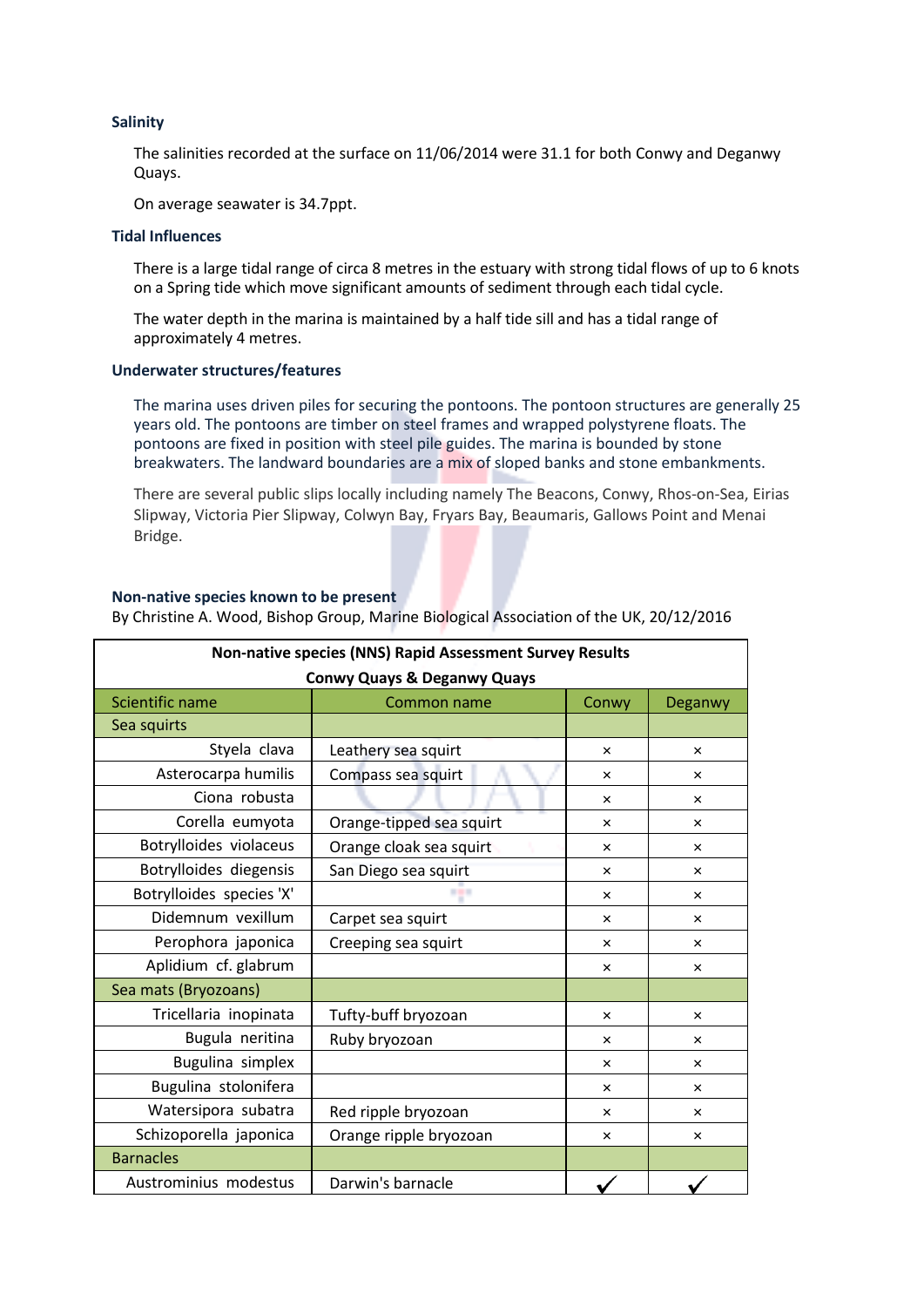| Amphibalanus amphitrite | Striped barnacle              | ×        | ×        |
|-------------------------|-------------------------------|----------|----------|
| Amphibalanus improvisus | Bay barnacle                  |          |          |
| Hesperibalanus fallax   |                               | $\times$ | $\times$ |
| Other animals           |                               |          |          |
| Caprella mutica         | Japanese skeleton shrimp      | $\times$ | $\times$ |
| Ammothea hilgendorfi    | Japanese sea spider           | $\times$ | $\times$ |
| Crepidula fornicata     | Slipper limpet                | $\times$ | $\times$ |
| Urosalpinx cinerea      | American oyster drill         | $\times$ | $\times$ |
| Crassostrea gigas       | Pacific oyster                | $\times$ | $\times$ |
| Ficopomatus enigmaticus | Trumpet tube worm             | $\times$ | ×        |
| Hydroides ezoensis      |                               |          |          |
| Hemigrapsus spp.        | Asian shore/brush-clawed crab |          |          |
| Diadumene lineata       | Orange-striped anemone        | $\times$ | $\times$ |
| Seaweeds                |                               |          |          |
| Undaria pinnatifida     | Wakame                        | $\times$ | $\times$ |
| Sargassum muticum       | Wireweed                      | ×        | $\times$ |
| Grateloupia turuturu    | Devil's tongue weed           | ×        | $\times$ |
| Codium fragile fragile  | Green sea fingers             | $\times$ | $\times$ |
| Colpomenia peregrina    | Oyster thief                  | $\times$ | $\times$ |
| Chrysymenia wrightii    | Golden membrane weed          | ×        | ×        |

## **High risk species known to be present and to assess during monitoring for changes/spread.**

No high-risk species have been identified for the Conwy and Deganwy Quay Marinas sites.

ή.

## **Horizon scanning – high risk species to look out for.**

#### **Crepidula fornicata, Slipper limpet**

**Didemnum vexillum, Carpet sea squirt**

## **Eriocheir sinensis, Chinese Mitten Crab**

## **Hemigrapsus spp., Asian shore/brush-clawed crab**

#### **Undaria pinnatifida, Wakame**

Styela clava, Leathery sea squirt

### Sargassum muticum, Wireweed

Urosalpinx cinerea, American oyster drill

#### Crassostrea gigas, Pacific oyster

Amphibalanus Amphitrite, Striped barnacle

#### Caprella mutica, Japanese skeleton shrimp

Bonnemaisonia hamifera, Hook weed

**Biosecurity Action**: Put together a short guide to species for staff**. Underlined and in bold species are of particular concern**. Include Species Information Sheets and copy write free images fro[m GB](http://www.nonnativespecies.org/home/index.cfm)  [Non-Native Species Secretariat.](http://www.nonnativespecies.org/home/index.cfm) [www.nonnativespecies.org/home/index.cfm](http://www.nonnativespecies.org/home/index.cfm)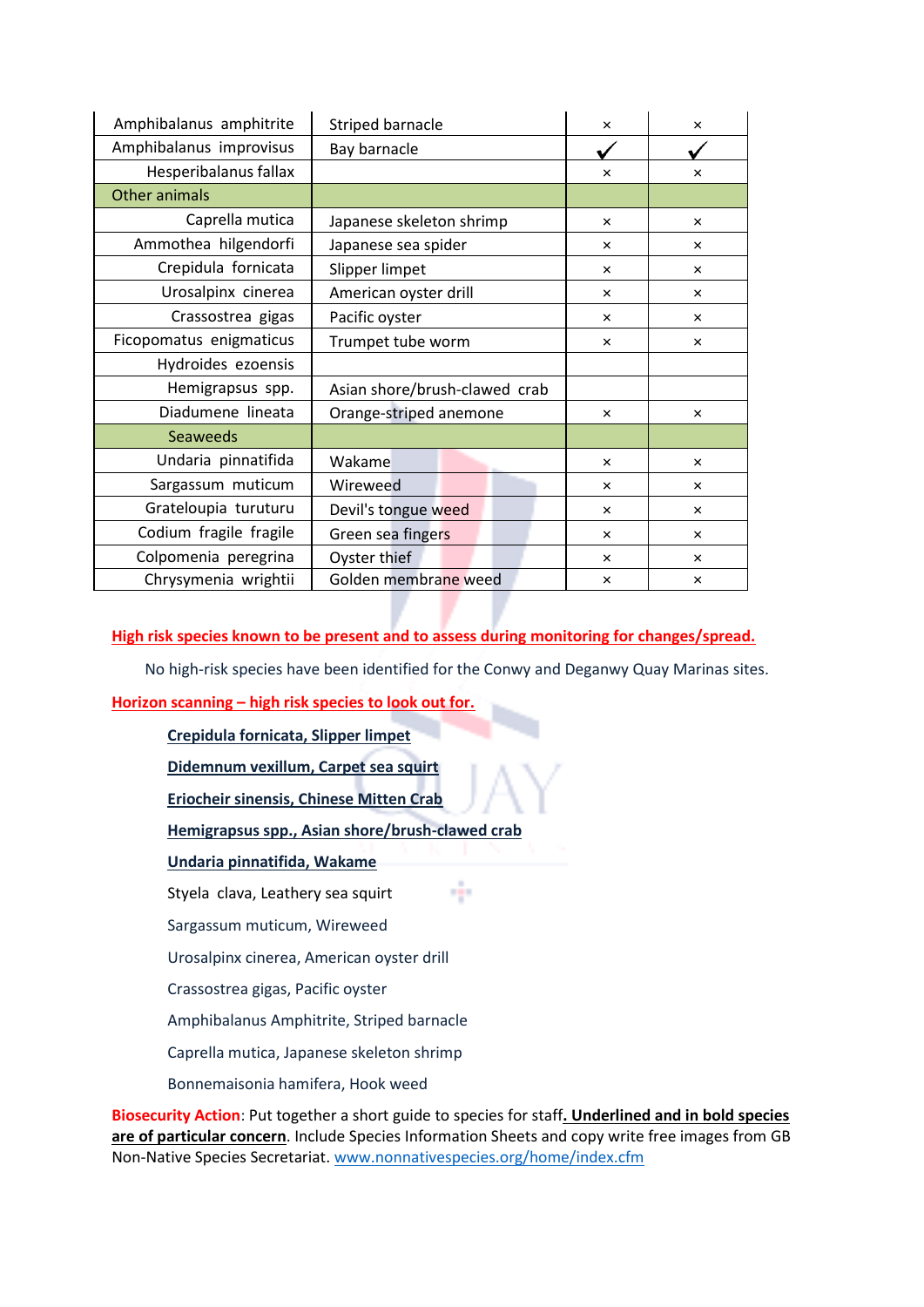**Potentially High Risk vessels/types of vessel using the site** - **Include information about any slow or stationary periods, events or other aspects that may increase biosecurity risk.**

| Vessel/vessel type             | <b>Vessel name</b> | Photo         | Risk factors e.g.                       | <b>Risk Assessment</b> |
|--------------------------------|--------------------|---------------|-----------------------------------------|------------------------|
| <b>CCBC Barge</b>              | Jac Y Do           | reference Y/N | Prolonged stationary Medium/High        |                        |
|                                |                    | No            | periods                                 |                        |
|                                |                    |               |                                         |                        |
|                                |                    |               |                                         |                        |
| Dredging equipment Little Orme |                    | <b>No</b>     | Prolonged stationary Low (due to        |                        |
|                                |                    |               | periods. The dredger mitigating factors |                        |
|                                |                    |               | generally operates for including local  |                        |
|                                |                    |               | 6 months of the year                    | operations only and    |
|                                |                    |               | (November to March                      | 6 months dry           |
|                                |                    |               | inclusive) and is then                  | storage)               |
|                                |                    |               | lifted ashore, cleaned                  |                        |
|                                |                    |               | and stored for the                      |                        |
|                                |                    |               | remaining down time.                    |                        |
| Annual berth holders Various   |                    | No            | Inspection history.                     | Low/Medium             |
|                                |                    |               | Some will sit for                       |                        |
|                                |                    |               | prolonged stationary                    |                        |
|                                |                    |               | periods, some vessels                   |                        |
|                                |                    |               | are used regularly                      |                        |
|                                |                    |               | and are well                            |                        |
|                                |                    |               | maintained                              |                        |
| <b>Visiting Yachts</b>         | Various            | <b>No</b>     | Although we have the Low/Medium         |                        |
|                                |                    |               | opportunity to record                   |                        |
|                                |                    |               | port of origin it is not                |                        |
|                                |                    |               | usually recorded for                    |                        |
|                                |                    |               | operational reasons.                    |                        |
|                                |                    |               | Most vessels come                       |                        |
|                                |                    |               | from within the local                   |                        |
|                                |                    |               | area/region.                            |                        |
| Commercial vessels             | Various            | <b>No</b>     | Inspection history.                     | High                   |
|                                |                    |               | Unknown previous                        |                        |
|                                |                    |               | Prolonged stationary                    |                        |
|                                |                    |               | periods working                         |                        |
|                                |                    |               | locations.                              |                        |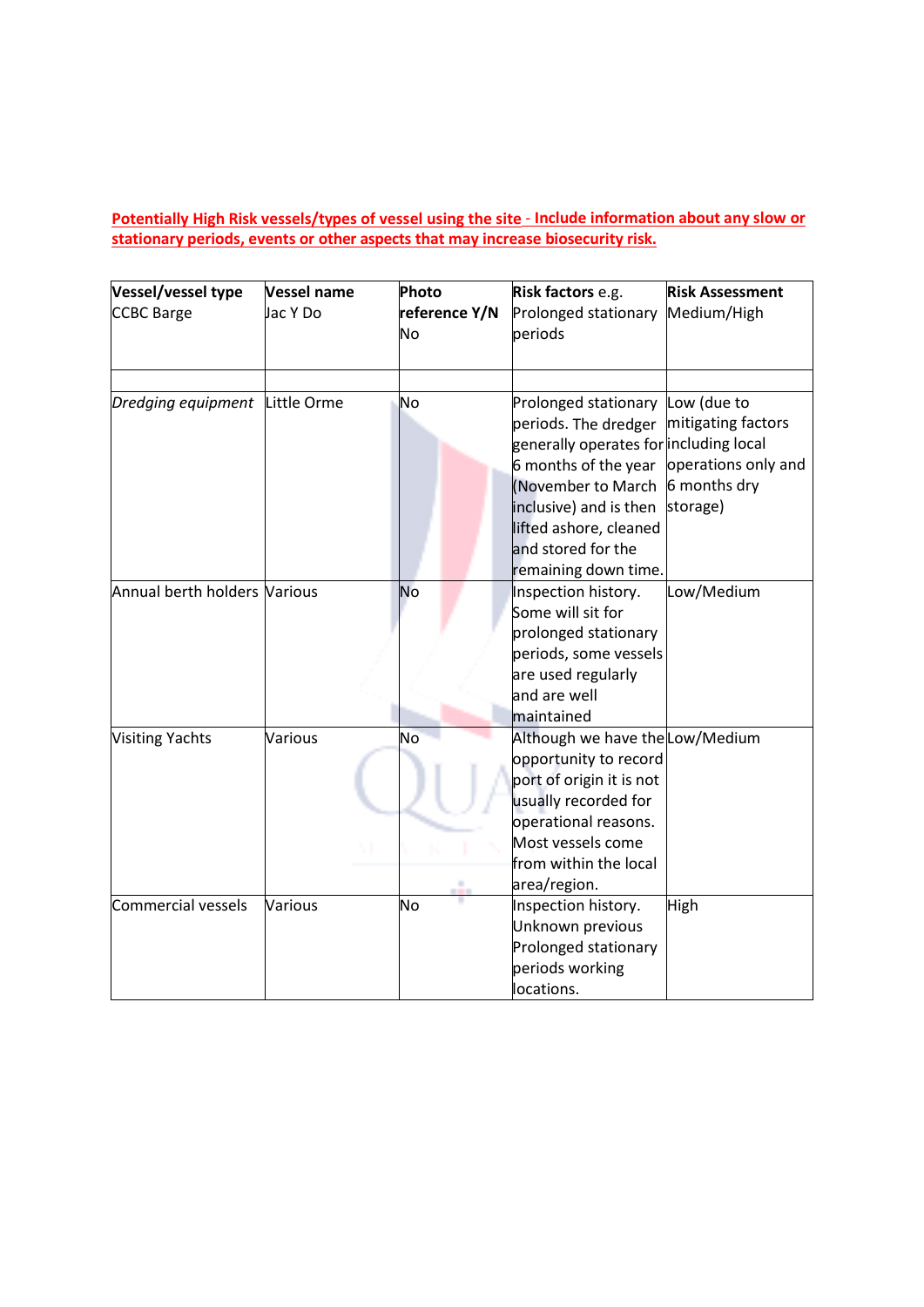## **Site Activities which have a significant risk of introducing or spreading non-native species**

| <b>Activity</b>          | <b>Timing and</b> | <b>Scale of</b>   | <b>Risk Factors and Actions*</b>                                                                                                                                   |
|--------------------------|-------------------|-------------------|--------------------------------------------------------------------------------------------------------------------------------------------------------------------|
|                          | <b>Site Lead</b>  | <b>Works</b>      |                                                                                                                                                                    |
| Pontoons<br>installation | No date set       | As yet<br>unknown | Only use reputable marine contractors<br>who have well maintained plant.<br>Write a biosecurity measure into standard<br>contracts (see text below)                |
|                          |                   |                   | Notify contractor that the pontoons will be<br>refused if not cleaned. Check, clean, dry on<br>receipt of pontoons. See<br>www.nonnativespecies.org/checkcleandry/ |
|                          |                   |                   | Consider replacement with new pontoons<br>only.                                                                                                                    |

Biosecurity Action: during procurement for any new works ensure that contracts include appropriate biosecurity clauses. Example text :

- The contractor must submit a Biosecurity Risk Assessment for written approval at least 6 weeks prior to commencement of the works.
- The contractor must submit an updated Biosecurity Risk Assessment for written approval by the 31 January each year.
- The contractor must ensure that all equipment, materials, machinery and PPE used are in a clean condition prior to their arrival on site to minimise risk of introducing non-native species into the marine environment.

71 I A

## **Biosecurity Control Measures – Instructions for staff/contractors/site users**

п.

| Who                   | <b>What</b>                                         | <b>Where</b> | When    |
|-----------------------|-----------------------------------------------------|--------------|---------|
| Marina staff/berthing | Be aware of long distance, slow moving or           | Marina       | Ongoing |
| manager/Marina        | inactive craft and take steps to assess risk.       |              |         |
| manager               | Make a note in the Biosecurity Log Book of          |              |         |
|                       | any vessels of concern. Staff to be given           |              |         |
|                       | toolbox talks.                                      |              |         |
| Marina manager        | Write into any event/regatta plans that             | Marina       | Ongoing |
|                       | biosecurity needs to be considered prior to         |              |         |
|                       | boats arriving. This is to/could include:           |              |         |
|                       | ensuring that participants in an event<br>$\bullet$ |              |         |
|                       | receive 'Check/Clean/Dry' message                   |              |         |
|                       | when they register.                                 |              |         |
|                       | That boats with considerable fouling                |              |         |
|                       | will be removed and cleaned at the                  |              |         |
|                       | owner's expense or will be refused                  |              |         |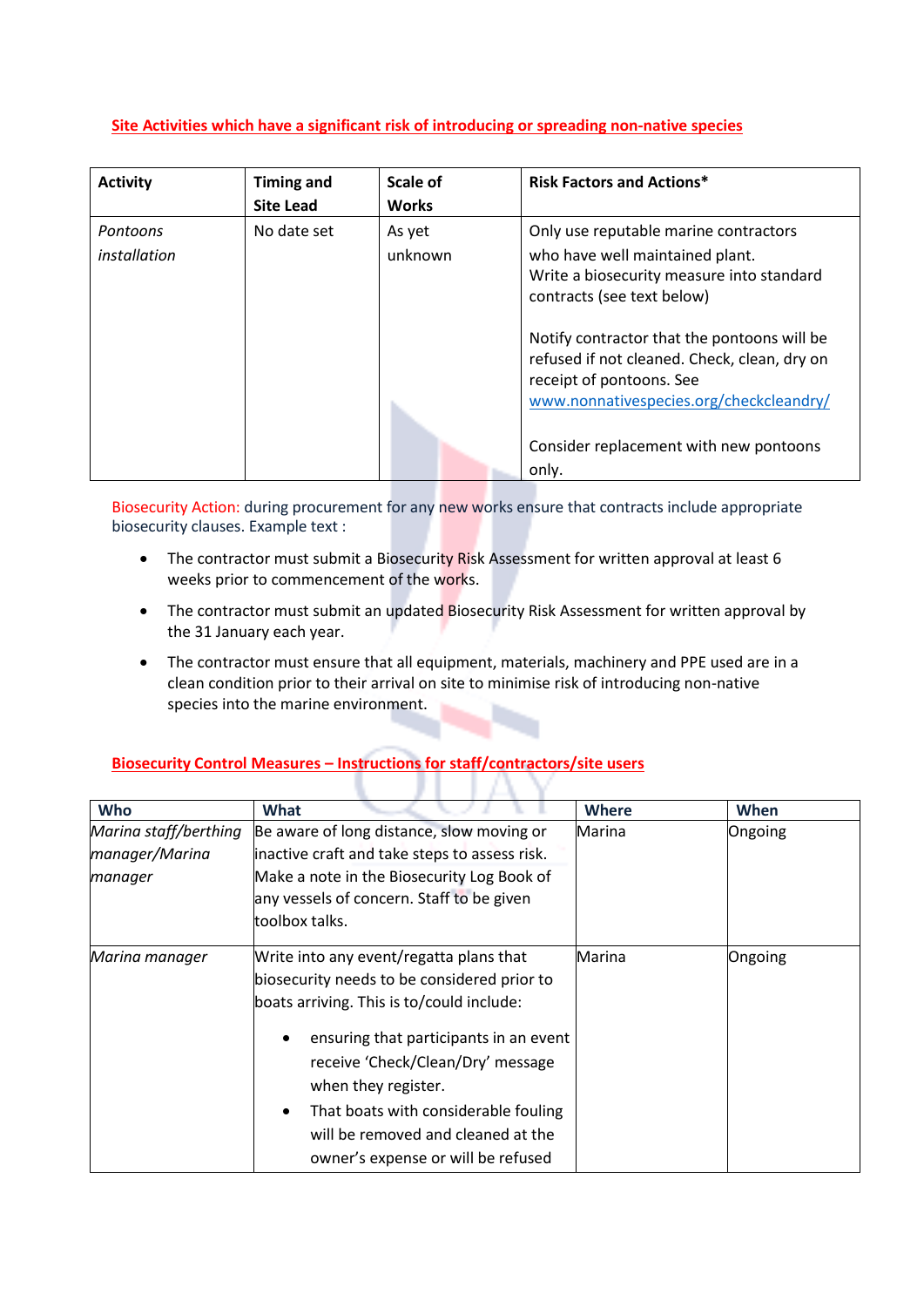|                                     | launch/berth.                                                                                                                                                                                               |               |           |
|-------------------------------------|-------------------------------------------------------------------------------------------------------------------------------------------------------------------------------------------------------------|---------------|-----------|
| Marina manager                      | Check all relevant contractors are aware of<br>the need for clean hulls on workboats.                                                                                                                       | Marina        | Ongoing   |
| Marina manager                      | Check all relevant tenants are aware of the<br>need for clean hulls on vessels including those<br>in the brokerage and that any associated<br>vessels etc. are inspected and/or cleaned<br>prior to launch. | Marina        | Ongoing   |
| Marina manager                      | Include biosecurity information in<br>communications with berth holders e.g. in the<br>annual handbook, Facebook, Equay, notices.                                                                           | <b>Marina</b> | Ongoing   |
| Marina manager                      | Seek opportunities to work with The Green<br>Blue to develop useful messages for berth<br>holders.                                                                                                          | <b>Marina</b> | Ongoing   |
|                                     | Marina/Yard manager Encourage staff to be aware of and report any Marina<br>heavily fouled vessels. Carry out toolbox talks.                                                                                |               | Ongoing   |
| Marina staff<br>Marina/Yard manager | Encourage ethos of Check/Clean/Dry where<br>possible - check pontoons, clean boats, dry<br>kit.                                                                                                             | Marina        | Ongoing   |
| Marina manager                      | Talk to Natural Resources Wales about<br>biosecurity and seek a knowledgeable<br>volunteer to help with identification and<br>reporting.                                                                    | Marina        | Ongoing   |
| Marina manager                      | At present, there is no wash down interceptor Marina<br>in place. Quay Marinas are currently<br>considering its purchase and implementation.<br>and the con-                                                |               | 2017/2018 |
| Marina manager                      | Discuss with the Harbour Master dropping<br>river mooring buoys to the seabed when not<br>in use. This lowers the amount of man-made<br>items in the water column and minimises risk<br>from INNS.          | River         | 2017      |

## **Site surveillance and reporting procedures**

| Who                 | What           | When                         | <b>Outcome</b>                                                                                                                                                                       |
|---------------------|----------------|------------------------------|--------------------------------------------------------------------------------------------------------------------------------------------------------------------------------------|
| <b>Yard Manager</b> | Lifted vessels | Daily at time of lift<br>out | Photograph any unusual species and<br>record in biosecurity log book.<br>Monitor over time and collect samples<br>for analysis or send on photos for<br>identification if concerned. |
| Yard Manager        | Wash down area | <b>Quarterly at Mean</b>     | Photograph any unusual species and                                                                                                                                                   |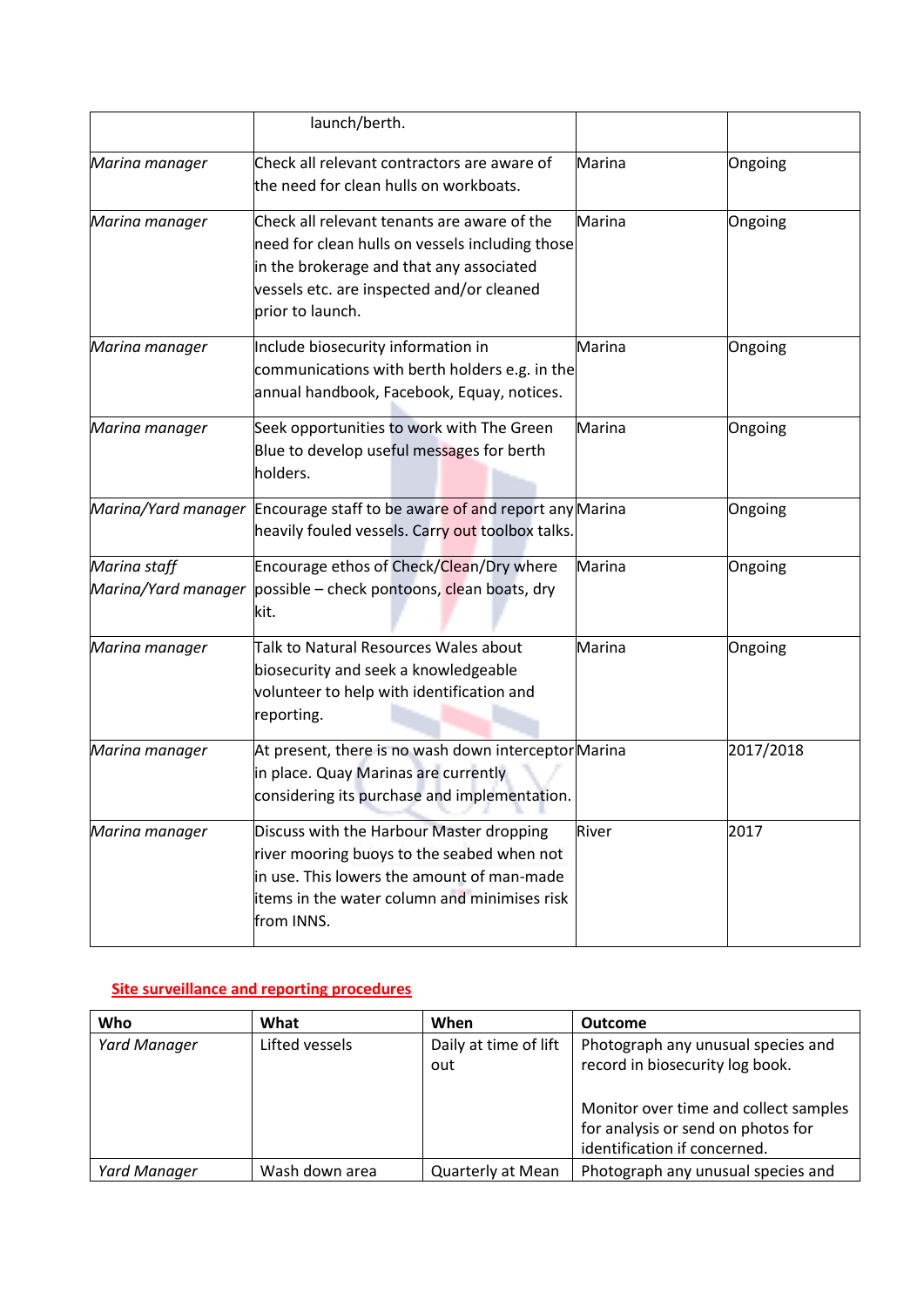|                                |                   | Low Water Springs                                   | record in biosecurity log book.                                                                                                                                                                                                                           |
|--------------------------------|-------------------|-----------------------------------------------------|-----------------------------------------------------------------------------------------------------------------------------------------------------------------------------------------------------------------------------------------------------------|
|                                |                   |                                                     | Monitor over time and collect samples<br>for analysis or send on photos for<br>identification if concerned.                                                                                                                                               |
| <b>Duty Berthing</b><br>Master | Pontoons          | <b>Quarterly at Mean</b><br>Low Water Springs       | Photograph any unusual species and<br>record in biosecurity log book.                                                                                                                                                                                     |
|                                |                   |                                                     | Monitor over time and collect samples<br>for analysis or send on photos for<br>identification if concerned.<br>Pay particular attention to higher risk<br>areas such as the fuel berth, back of<br>the sill gate.<br>Consider moving liveaboards to lower |
|                                |                   |                                                     | risk areas such as G and H pontoons                                                                                                                                                                                                                       |
| <b>Duty Berthing</b><br>Master | <b>Breakwater</b> | <b>Annually at Mean</b><br><b>Low Water Springs</b> | Photograph any unusual species and<br>record in biosecurity log book.                                                                                                                                                                                     |
|                                |                   |                                                     | Monitor over time and collect samples<br>for analysis or send on photos for<br>identification if concerned.                                                                                                                                               |
| <b>Contingency Plan</b>        |                   |                                                     |                                                                                                                                                                                                                                                           |
|                                |                   |                                                     |                                                                                                                                                                                                                                                           |

## **Contingency Plan**

| <b>Scenario</b>                                                                                                         | <b>Lead Person</b>           | <b>Location of Equipment</b>                                          | <b>Action</b>                                                                                                                                                                                                                  |
|-------------------------------------------------------------------------------------------------------------------------|------------------------------|-----------------------------------------------------------------------|--------------------------------------------------------------------------------------------------------------------------------------------------------------------------------------------------------------------------------|
| <b>Heavily fouled boat</b><br>departs after refusing<br>wash down                                                       | Marina Manager<br>Martin Mar | <b>Biosecurity email group</b><br>(see list of interested<br>parties) | Alert local harbours of vessel<br>name and planned route (if<br>known).<br>Make a note in the Biosecurity<br>Logbook.<br>Consider implementing a<br>requirement that all vessels must<br>be hull washed when lifted<br>ashore. |
| <b>Heavily fouled vessel</b><br>arrives to berth or<br>undertake work on site                                           | Marina Manager               | Contact list                                                          | <b>Contact Natural Resources Wales</b><br>and ask advice about hull cleaning<br>before proceeding.<br>Enforce requirement for vessel to<br>have hull cleaned.                                                                  |
| Known INNS is suddenly<br>found to have<br>significantly grown and<br>covered a large area in a<br>short space of time. | Marina Manager               | Contact list                                                          | Take photographs and discuss<br>with/alert Natural Resources<br>Wales.<br>Marina yard staff to be provided<br>with information and<br>photographs of known INNS.                                                               |